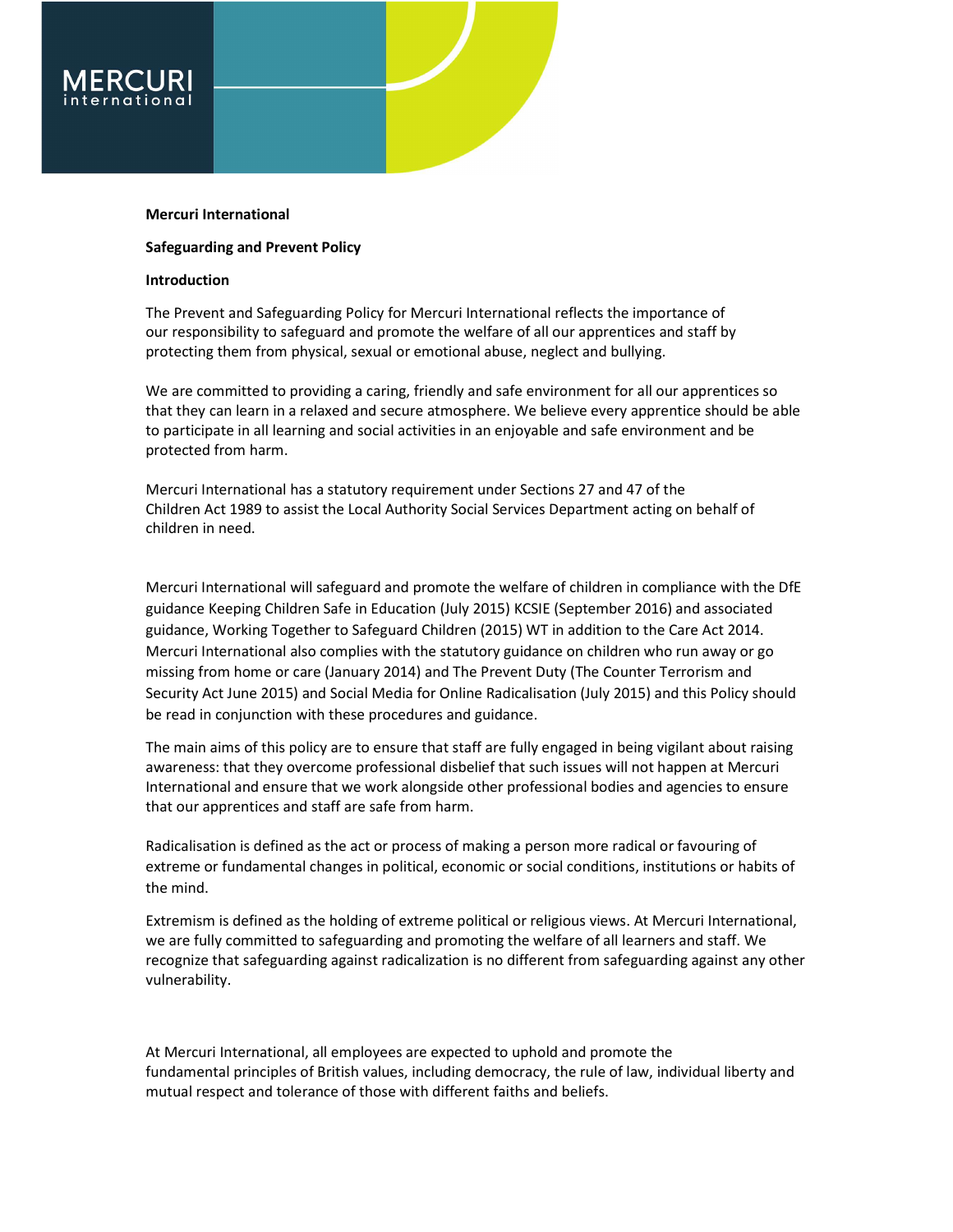

# The principal objectives of this policy are that:

All staff will understand what radicalization and extremism are and why we need to be vigilant. All apprentices and staff will know that Mercuri International has policies in place to keep them safe from harm and that Mercuri International regularly reviews its systems to ensure they are appropriate and effective.

Mercuri International's staff promote respect, tolerance, and diversity. Apprentices and staff are encouraged to share their views and recognize that they are entitled to have their own beliefs which should not be used to influence others.

It is recognized that apprentices or staff with low aspirations are more vulnerable to radicalization and, therefore, we strive to equip our apprentices and staff with confidence, self-belief, respect and tolerance as well as setting high standards and expectations for themselves. Apprentices and staff are briefed during induction about how to stay safe when using the internet and are encouraged to recognize that people are not always who they say they are online. They are taught to seek help if they are upset or concerned about anything they read or see online.

Mercuri International staff, contractors and associates undertake appropriate training to ensure that they are clear about their role and the parameters of their responsibilities including their statutory safeguarding and prevent duties.

Through various training opportunities within Mercuri International, we ensure that our staff are fully aware of the threats, risks and vulnerabilities that are linked to radicalization; are aware of the process of radicalization and how this might be identified early on.

# Scope:

This policy is applicable to all staff, learners, visitors, contractors and service providers, who may be working with children (those under 16), young persons (those aged 16- 18) and vulnerable adults (as defined in section 59 of the Safeguarding Vulnerable Groups Act 2006 and/or those persons aged 18 and over who by reason of mental or any other disability, age or illness are or may be unable to look after themselves or, are or maybe unable to protect themselves against harm or exploitation) whom Mercuri International encounters through any of its programmes.

# Aims:

The aims of this policy are:

- To identify the expectations of staff in relation to safeguarding.
- To ensure relevant and effective safeguarding practices are in place.
- To ensure the right of every applicant and apprentice to learn within a safe environment.

• To promote awareness to staff of the need to safeguard children, vulnerable adults and all people and to recognize that safeguarding is everyone's responsibility.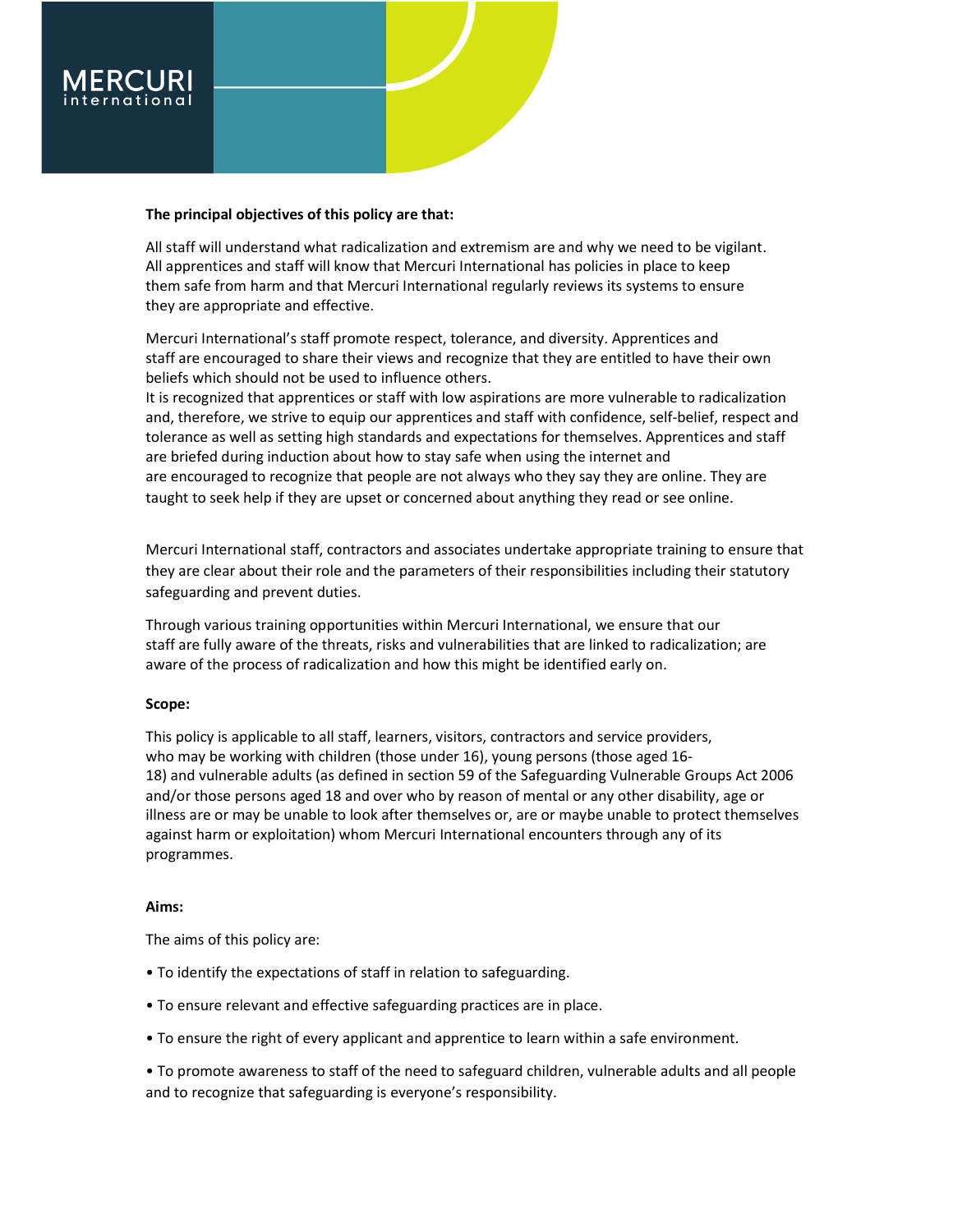

- To ensure that the fundamental rights and needs of our applicants and apprentices are observed.
- To prevent abuse through the pastoral support offered to all applicants and apprentices.
- To raise awareness of different types of abuse and children in need issues.
- To provide guidelines for staff in handling matters relating to actual or suspected child abuse.
- To ensure staff act professionally.

• To deter potential, unsuitable individuals from applying to Mercuri International by demonstrating our attentiveness and vigilance in relation to safeguarding through our website and job advertisements.

- To reject at interview stage anyone where we have doubts about suitability.
- To prevent the risk of abuse by ensuring procedures and standards are in place.

# **Definitions**

# What is "abuse"?

Abuse is a violation of an individual's human or civil rights by another person and may consist of a single act or multiple acts. As well as physical and psychological abuse, acts of neglect or an omission to act may amount to abuse. Abuse may also occur when a child or vulnerable adult is persuaded to enter a financial or sexual transaction to which he or she has not consented or cannot consent. Physical abuse – causes harm to a person. It may involve hitting, shaking, throwing, poisoning, burning, scalding, drowning, or suffocating. It may be done deliberately or recklessly or be a deliberate failure to prevent injury.

Neglect – is the persistent or severe failure to meet a physical and/or psychological need.

Sexual abuse – involves a child, young or vulnerable person being forced or coerced into participating in or watching sexual activity. It is not necessary for the child to be aware that the activity is sexual, and the consent of the child is irrelevant.

Emotional abuse – occurs where there is persistent emotional ill treatment or rejection. It causes severe and adverse effects on the child, young or vulnerable person's behaviour and emotional development, resulting in low self-worth.

# Children and Young Persons/Vulnerable Adults

'Children and young people' in terms of this policy mean those under the age of 18. Vulnerable adults are aged 18 years or over who may be unable to take care of themselves or protect themselves from harm or being exploited.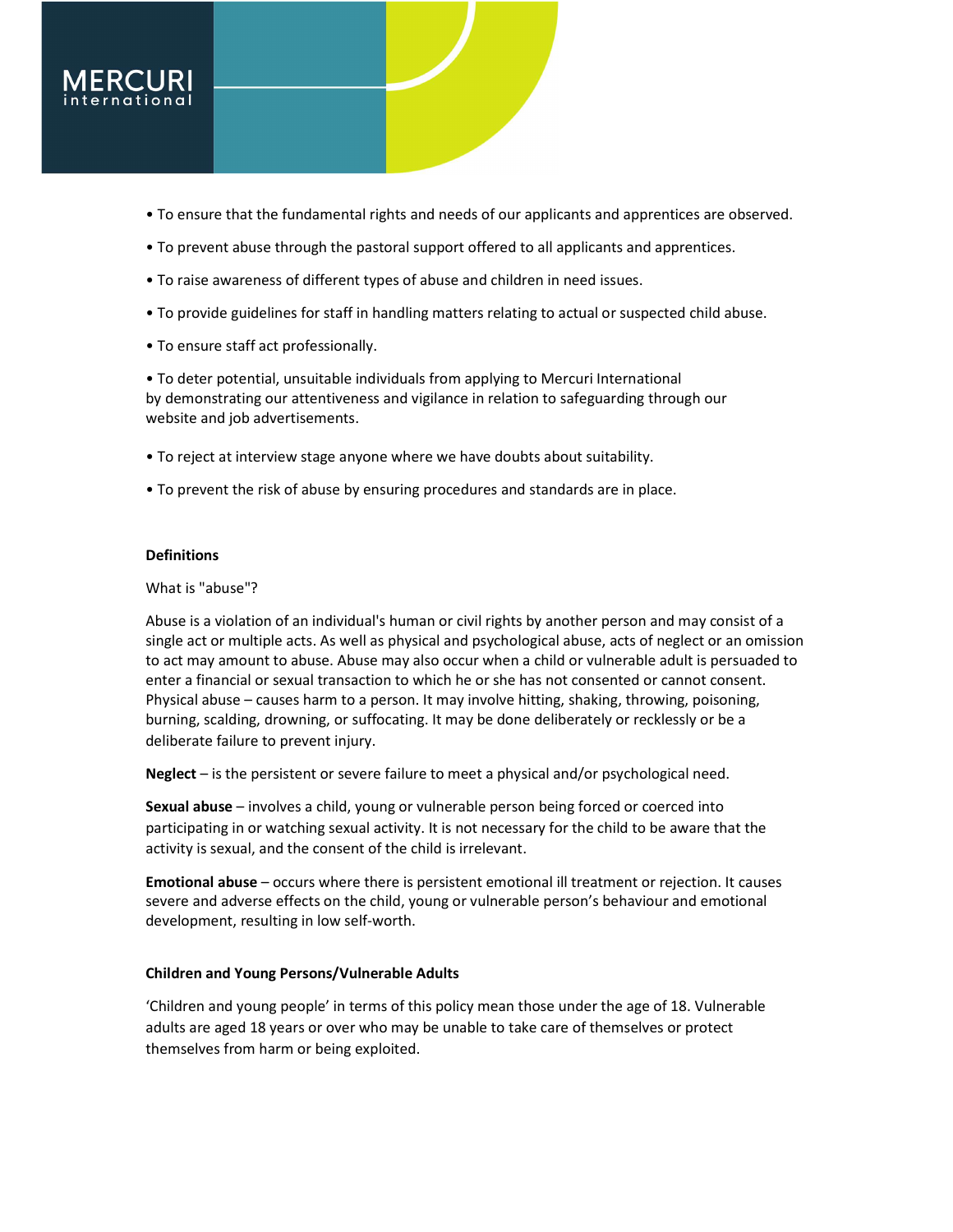

# Safeguarding and Recruitment

# Recruitment

Mercuri International will make it clear when advertising jobs whether the work will involve "regulated activity" as defined by the Protection of Freedoms Act 2012 (amending the Safeguarding Vulnerable Groups Act 2006). Before an applicant can be employed in a regulated activity, Mercuri International will require individuals to provide a satisfactory Enhanced Disclosure from the Disclosure and Barring Service (DBS) with a barred list check to confirm suitability to carry out regulated activity.

# Safer Recruitment, selection, and employment procedures

• Mercuri International takes all appropriate steps to ensure that unsuitable people are prevented from working with vulnerable people.

• Each Job Description clearly states the responsibility of the post holder to safeguard children and vulnerable adults.

• Mercuri International ensures that any member of staff or any student who will have substantial one to one contact with children, young people or vulnerable adults will be Data Barring Service enhanced checks for relevant criminal convictions.

• Mercuri International has a duty to comply with the Safeguarding Vulnerable Groups Act 2006

# Work that becomes a regulated activity

If the work undertaken either becomes a regulated activity or where an individual is asked to perform work that is a regulated activity, Mercuri International will require a satisfactory Enhanced Disclosure with a barred list check to confirm suitability to carry out regulated activity. If an individual refuses to undertake this check, or appears on the barred list, the company will investigate whether it is possible they can continue to be employed in activities that are not regulated activities, but the company reserves the right to terminate an individual's employment if no suitable alternative can be identified.

# If an employee is added to a barred list during their employment

If an employee is added to a barred list during their employment, Mercuri International will be legally obliged to prevent them from engaging in any further regulated activity. This may mean that the company cannot continue to employ them. If the company receives notification that an individual has been barred, it will investigate whether they can continue to be employed in activities that are not regulated activities, but in these circumstances the company reserves the right to terminate their employment without notice.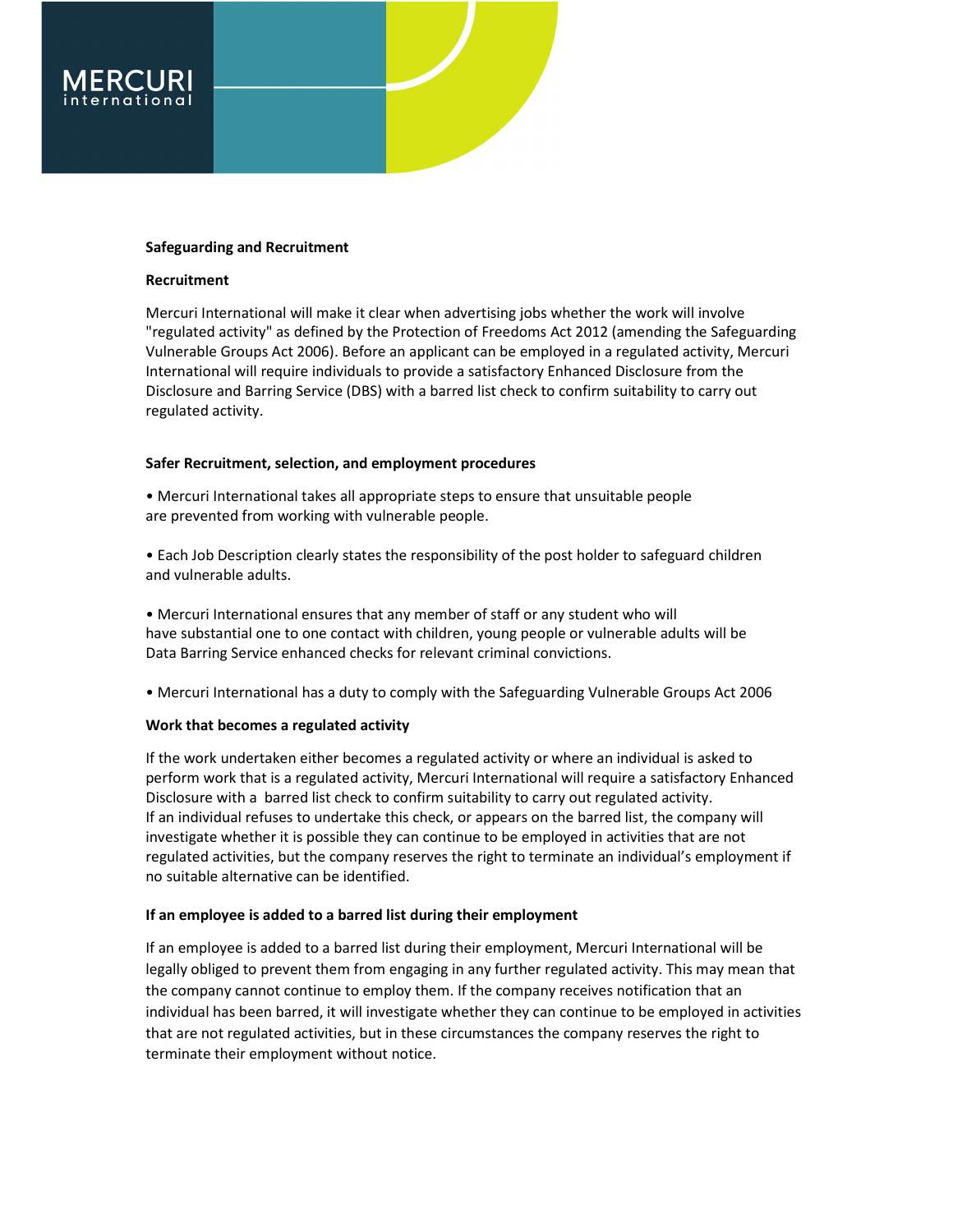

It is the company's duty to refer information by law. The company has a duty to refer certain information to The Independent Safeguarding Authority (ISA).

### This includes:

• If the Company has dismissed an individual because he or she has harmed, or may harm, a vulnerable adult or child .

• If an individual has resigned from employment with the company in circumstances where there is a suspicion that he or she has harmed, or may harm, a vulnerable adult or child (this will apply where an allegation has been made and the employee resigns before the company can take investigative action). If the company has suspended an individual and has reason to think the employee has engaged in "Relevant conduct" or has harmed, or may harm, a vulnerable adult or child, or has received a caution or a conviction for, a relevant offence.

### Roles and Responsibilities

The Designated Safeguarding Officers are Karen Hyde, Ria Mason and Sarah James.

A Designated Safeguarding Officer has a key duty to take lead responsibility for raising awareness across all employees relating to the welfare of children and young people in the company and of overseeing the referral of cases of suspected abuse or allegations.

### Procedure

Employees must remain vigilant at all times of the risk to clients of abusive behaviour from different sources including members of their family, other clients, and employees. Any suspicion, allegation or incident of abuse must be referred to a line manager (or another manager if appropriate) for full investigation. If the alleged perpetrator of abuse is another employee, the circumstances will be investigated fully under the company's disciplinary procedure. If it is agreed to be a safeguarding matter a written record of the date and time of the report will be made including the name of the person to whom the matter is reported and sent to the Designated Safeguarding Officer within 24 hours. If necessary, the company will refer details of the circumstances to the Independent Safeguarding Authority.

### Dealing with suspicions or allegations of abuse

• Concerns for the safety and well-being of children, young persons or vulnerable adults could arise in a variety of ways and in a range of different settings. For example, a child/ vulnerable adult may report or display signs of abuse, someone may hint that a child is at risk or that a colleague is an abuser, an individual may witness or hear about abuse in another organization. It is essential to act quickly and professionally in all cases of suspected abuse.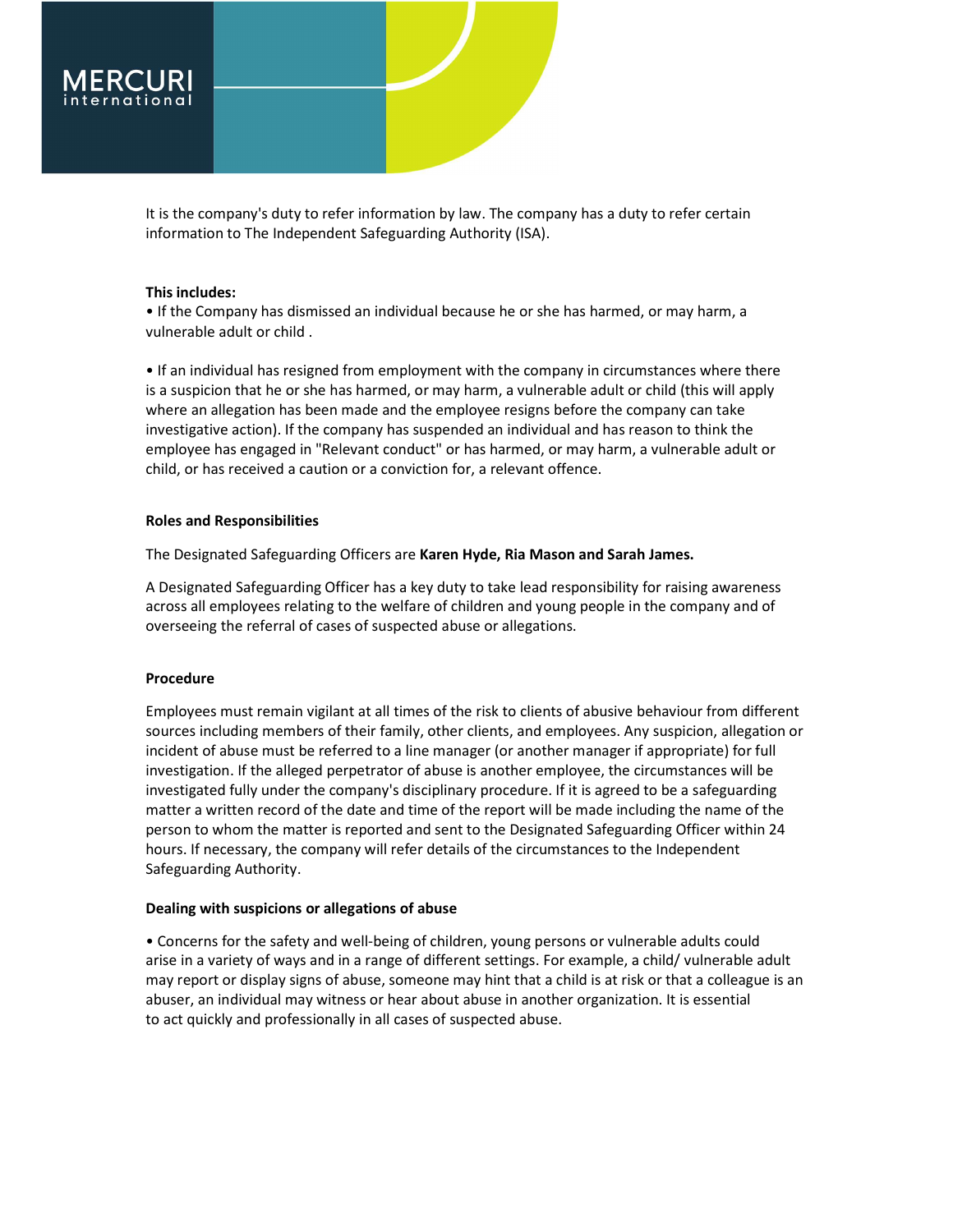

• Any allegation by a child, young person or vulnerable adult against a member of staff, another student or volunteer should be reported immediately to the Safeguarding Lead who has responsibility under this policy. In dealing with such allegations Mercuri International has a duty of care to the individual and staff member, student or volunteer against whom the allegation has been made.

# Responding to Disclosure

• Abused children, young people and vulnerable adults are more likely to disclose details of abuse to someone they trust and whom they feel safe with. By listening and taking seriously what the child, young person or vulnerable adult is saying you are already helping the situation.

# The following points are a guide to help you respond appropriately.

Actions to be taken by the person being disclosed to:

• React calmly so as not to frighten them.

• Avoid asking direct questions other than those seeking to clarify your understanding of what the person has said. They may be formally interviewed by the correct authority and they should not have to repeat their account on several occasions. Inappropriate and excessive questioning at an early stage may also impede the conduct of a criminal investigation.

• Take what the person is saying seriously, recognizing the difficulties inherent in interpreting what is being said by a person who has a speech impairment or differences in language.

• Tell them they were not to blame, and they were right to tell someone.

• Reassure the child, young person or vulnerable adult but do not make promises of confidentiality which will not be feasible in the light of the developments. Explain to them that you will have to share your concerns with the Designated Safeguarding Officer who has the authority to act.

• Record in writing on the Safeguarding Incident Report Form all the details that you are aware of and what was said using the child, young person or vulnerable adult's own words immediately.

# Actions to Avoid

The person receiving the disclosure should not:

- Dismiss the concern.
- Panic.
- Allow their shock or distaste to show.
- Speculate or make assumptions.
- Probe for more information that is comfortably offered.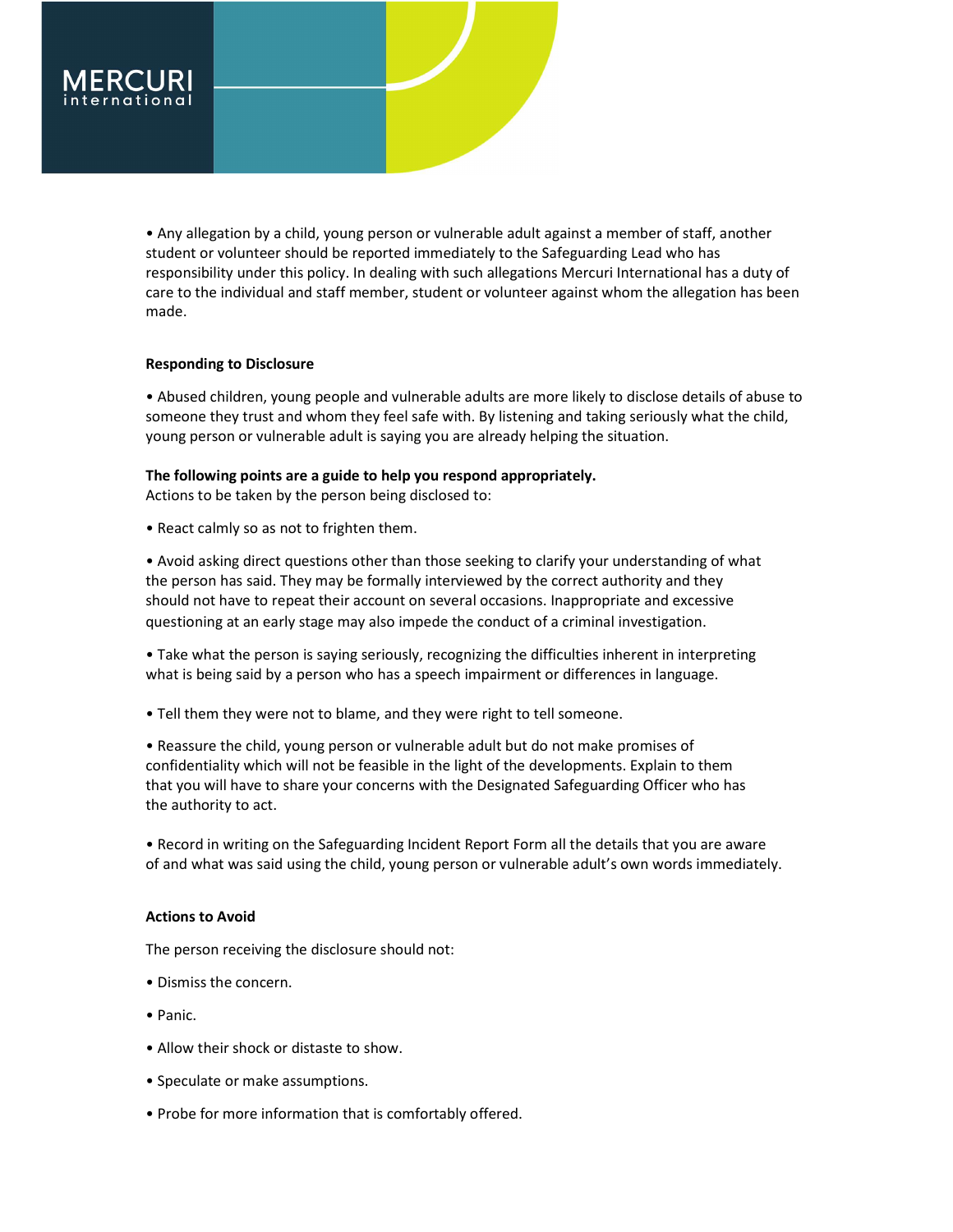

- Make promises or agree to keep secrets.
- Make negative comments about the alleged abuser.
- Should not suggest any actions or consequences that may be undertaken in response to a disclosure or allegation.

# Responding to Suspicions

All suspicions, concerns and disclosures have to be reported immediately to the appropriate member of staff. They have the responsibility to:

- Ensure that arrangements are made to identify staff that require training in child, young person and vulnerable adult protection issues.
- Ensure that reports forms and copies of policies and procedures are made available to staff.
- Receive information from staff, volunteers, children, young people and vulnerable adults who have concerns and record them using appropriate forms and procedures identified.
- Receive the appropriate training required for their job role representing Mercuri International on formal investigations into allegations of abuse led by Social Care Services.
- Where a matter appears urgent and the Child/Adult Safeguarding officer is not available delay should be avoided, at such times contact should be made to the Managing Director.

# Confidentiality

Every effort should be made to ensure that confidentiality is maintained for all concerned in the safeguarding of children, young person and vulnerable adults. Information should be handled and disseminated on a need-to-know basis only. This includes the following people:

- A Designated Child/Adult Safeguarding Officer.
- The parents or carers of the person who is alleged to have been abused.
- Police/Social Care Services.
- Senior Management where appropriate.
- The person making the allegation.
- The alleged abuser (and parents or carers if the abuser is a child or young person).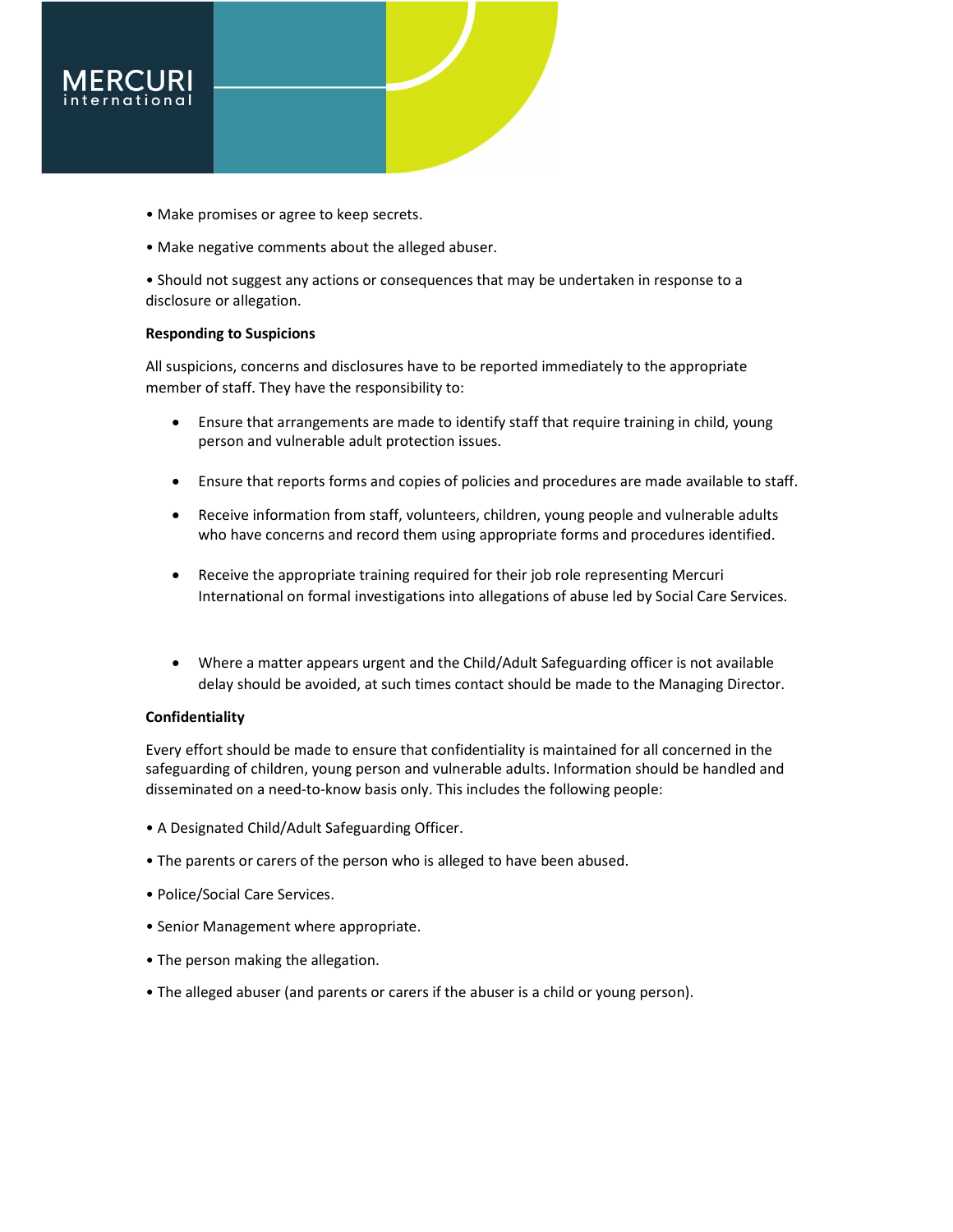### Reporting FGM

Female Genital Mutilation (FGM) is illegal in England and Wales under the FGM Act 2003 ("the 2003 Act"). It is a form of child abuse and violence against women. FGM comprises all procedures involving partial or total removal of the external female genitalia for non-medical reasons.

The FGM mandatory reporting duty is a legal duty provided for in the FGM Act 2003 (as amended by the Serious Crime Act 2015). The legislation requires regulated health and social care professionals and teachers in England and Wales to make a report to the police where, in the course of their professional duties they either:

• Are informed by a girl under 18 that an act of FGM has been carried out on her; or

• Observe physical signs which appear to show that an act of FGM has been carried out on a girl under 18 and they have no reason to believe that the act was necessary for the girl's physical or mental health or for purposes connected with labour or birth For the purposes of the duty, the relevant age is the girl's age at the time of the disclosure/identification of FGM (i.e. it does not apply where a woman aged 18 or over discloses, she had FGM when she was under 18).

 Complying with the duty does not breach any confidentiality requirement or other restriction on disclosure which might otherwise apply. The duty is a personal duty which requires the individual professional who becomes aware of the case to make a report; the responsibility cannot be transferred. The only exception to this is if you know that another individual from your profession has already made a report; there is no requirement to make a second.

Reports under the duty should be made as soon as possible after a case is discovered, and best practice is for reports to be made by the close of the next working day, unless any of the factors described below are present. You should act with at least the same urgency as is required by your local safeguarding processes.

A longer timeframe than the next working day may be appropriate in exceptional cases where, for example, a professional has concerns that a report to the police is likely to result in an immediate safeguarding risk to the child (or another child, e.g. a sibling) and considers that consultation with colleagues or other agencies is necessary prior to the report being made.

If you think you are dealing with such a case, you are strongly advised to consult colleagues, including your designated safeguarding lead, as soon as practicable, and to keep a record of any decisions made. It is important to remember that the safety of the girl is the priority.

It is recommended that you make a report orally by calling 101, the single non-emergency number. You should be prepared to provide the call handler with the following information: Explain that you are making a report under the FGM mandatory reporting duty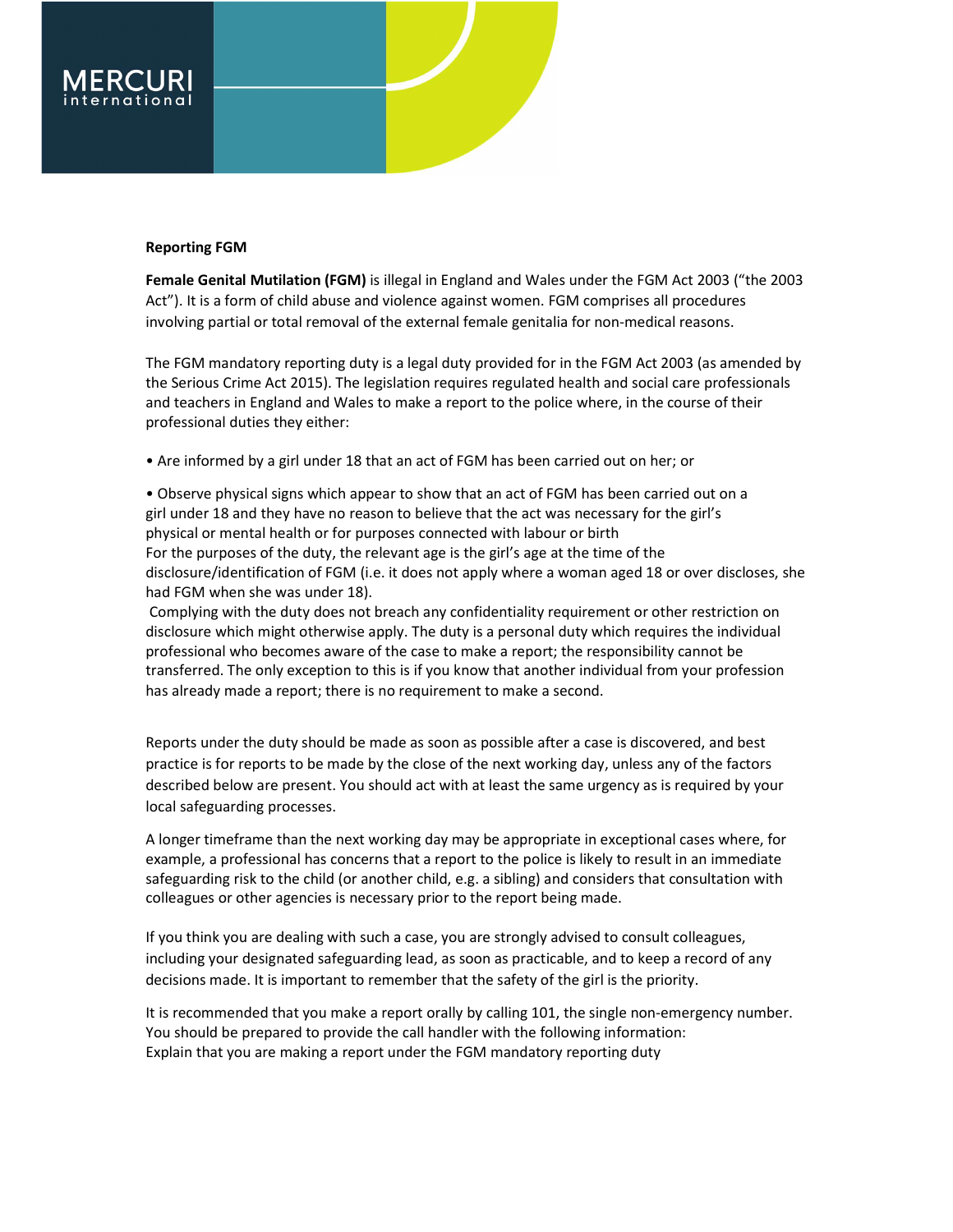

• Your details: Name, contact details (work telephone number and e-mail address) and times when you will be available to be called back, job role, place of work.

• Details of your organization's designated safeguarding lead: name, contact details (work telephone number and e-mail address), place of work.

• The girl's details: name, age/date of birth, address

Throughout the process, you should ensure that you keep a comprehensive record of any discussions held and subsequent decisions made, in line with standard safeguarding practice. This will include the circumstances surrounding the initial identification or disclosure of FGM, details of any safeguarding actions which were taken, and when and how you reported the case to the police (including the case reference number). You should also ensure that your organization's designated safeguarding lead is kept updated as appropriate. In line with safeguarding best practice, you should contact the girl and/or her parents or guardians as appropriate to explain the report, why it is being made, and what it means. Wherever possible, you should have this discussion in advance of/in parallel to the report being made. If you believe that telling the child/parents about the report may result in a risk of serious harm to the child or anyone else, or of the family fleeing the country, you should not discuss it. FGM is child abuse, and employers and the professional regulators are expected to pay due regard to the seriousness of breaches of the duty.

# Forced Marriage:

# What is forced Marriage?

A forced marriage is one entered into without the full and free consent of one or both parties and where violence, threats or any other form of coercion is used to cause a person to enter into a marriage.

# How do we know?

The risks are present throughout the year, however there is a substantial increase in children being taken abroad to be married during the summer holidays.

Therefore, absences from college or work, requests for extended leave and children talking about long trips abroad to their family's country of origin or talking about the upcoming holidays with fear can all be potential indicators of forced marriage taking place.

# Other potential indicators include:

- Change in behaviour
- Deterioration in mental health
- Deterioration in behaviour and / or attainment (and unexpected poor exam results)
- Running away from home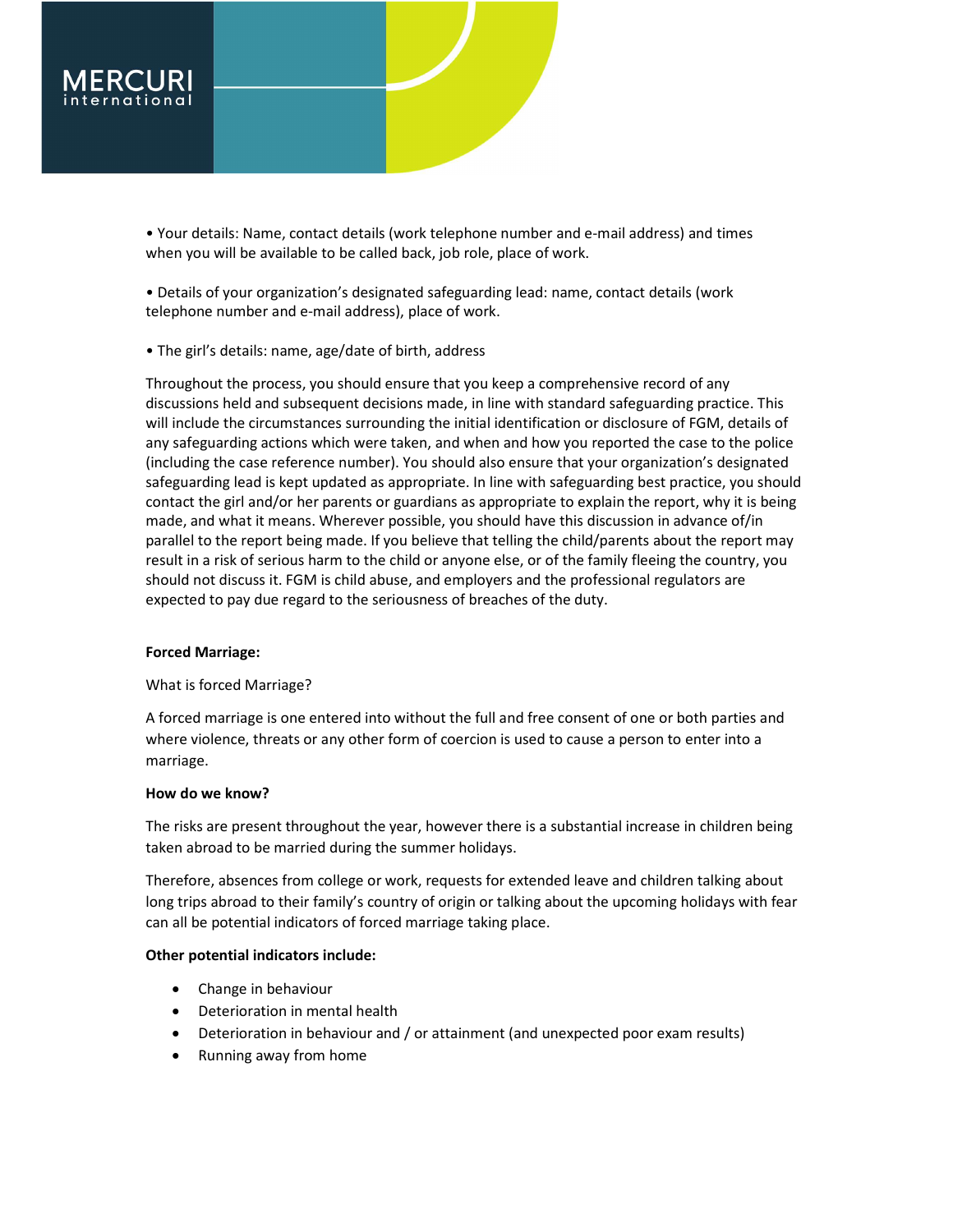

# What should we do?

If you are worried about a young person, you must report it (initially to your designated lead). You or the designated lead can get advice from the Forced Marriage Unit (fmu@fco.gov.uk), and if necessary, they can obtain a Forced Marriage Protection Order to protect the young person and prevent them from leaving the UK. In certain circumstances, the government can also extract UK nationals from other countries if they have been taken there for the purposes of being forced to marry.

# Cyberbullying

What is cyberbullying?

• Cyberbullying involves the use of electronic communication devices to bully people. These include: mobile phones, tablets, iPods, laptops and PCs.

• Social media platforms such as Facebook, Instagram, Twitter and WhatsApp are used by cyberbullies to put out their communications.

# Who is most at risk?

• Children using social media unsupervised.

• Vulnerable adults are particularly at risk if they are using social media, as they may be more emotionally and mentally susceptible to the abuse.

When using IT in classrooms at Mercuri, internet access is restricted to the extent of the capability of our encryption software and firewalls. Learners can access content from a list of reputable sources the safety of which is managed by the cyber security software. This content includes Mercuri concepts and BKSB. Some open-source videos are used to reinforce learning points but these have been approved by our material design team. A tutor is in attendance during face to face sessions to ensure that no attempt is made to access other on-line content. All staff must complete internal training on our encryption software and sign an IT Users declaration.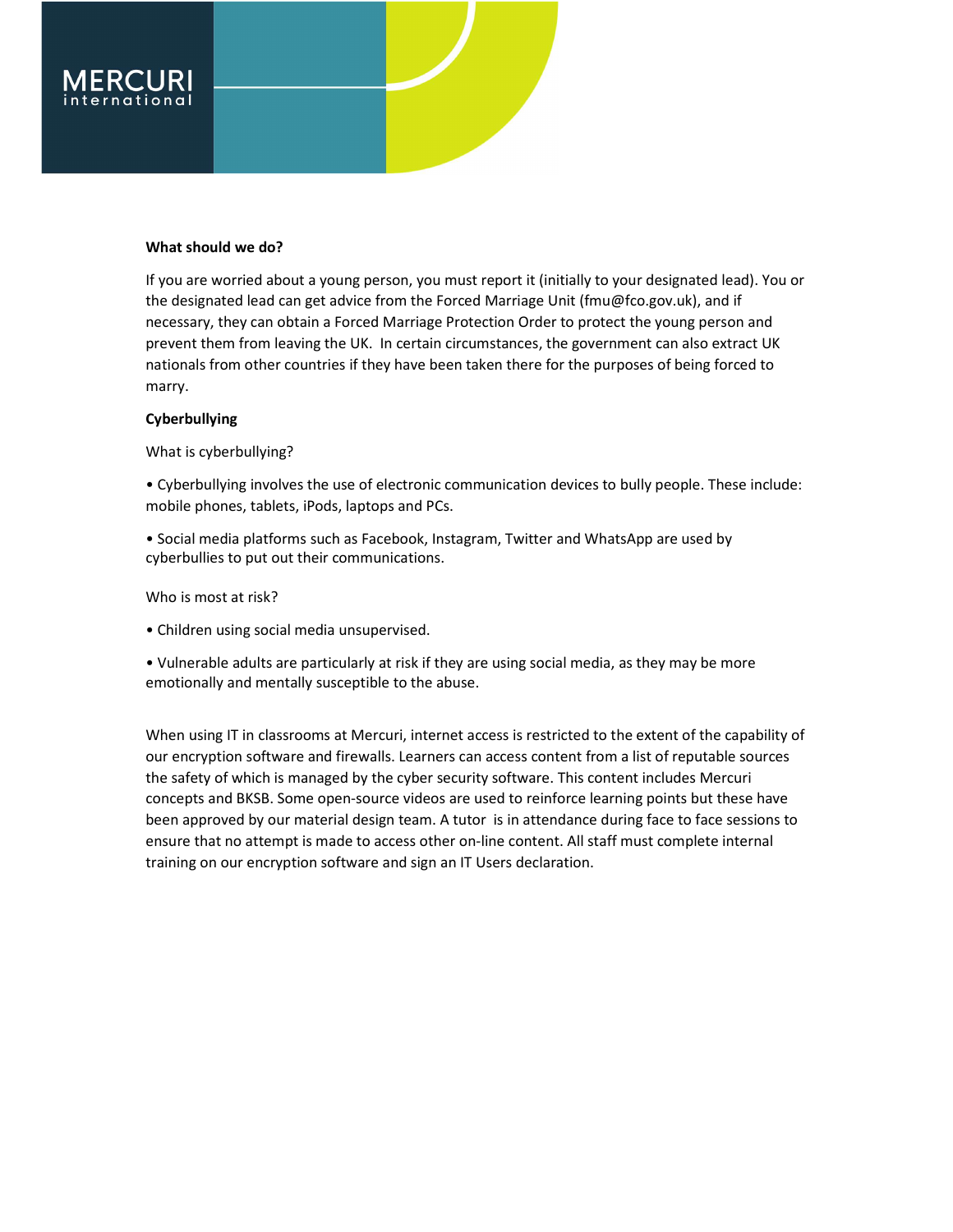### Definitions

# Flaming

Online fights usually through emails, instant messaging or chat rooms were angry and rude comments are exchanged.

# Denigration

Putting mean online messages through email, instant messaging, chat rooms, or websites set up to make fun of someone.

# Exclusion

Intentionally leaving someone out of a group such as instant messaging, friend sites, or other online group activities.

### **Outing**

Sharing secrets about someone online including private information, pictures, and videos.

# Impersonation

Tricking someone into revealing personal information then sharing it with others.

# Harassment

Repeatedly sending malicious messages to someone online.

# Cyberstalking

Continuously harassing and denigration including threats of physical harm.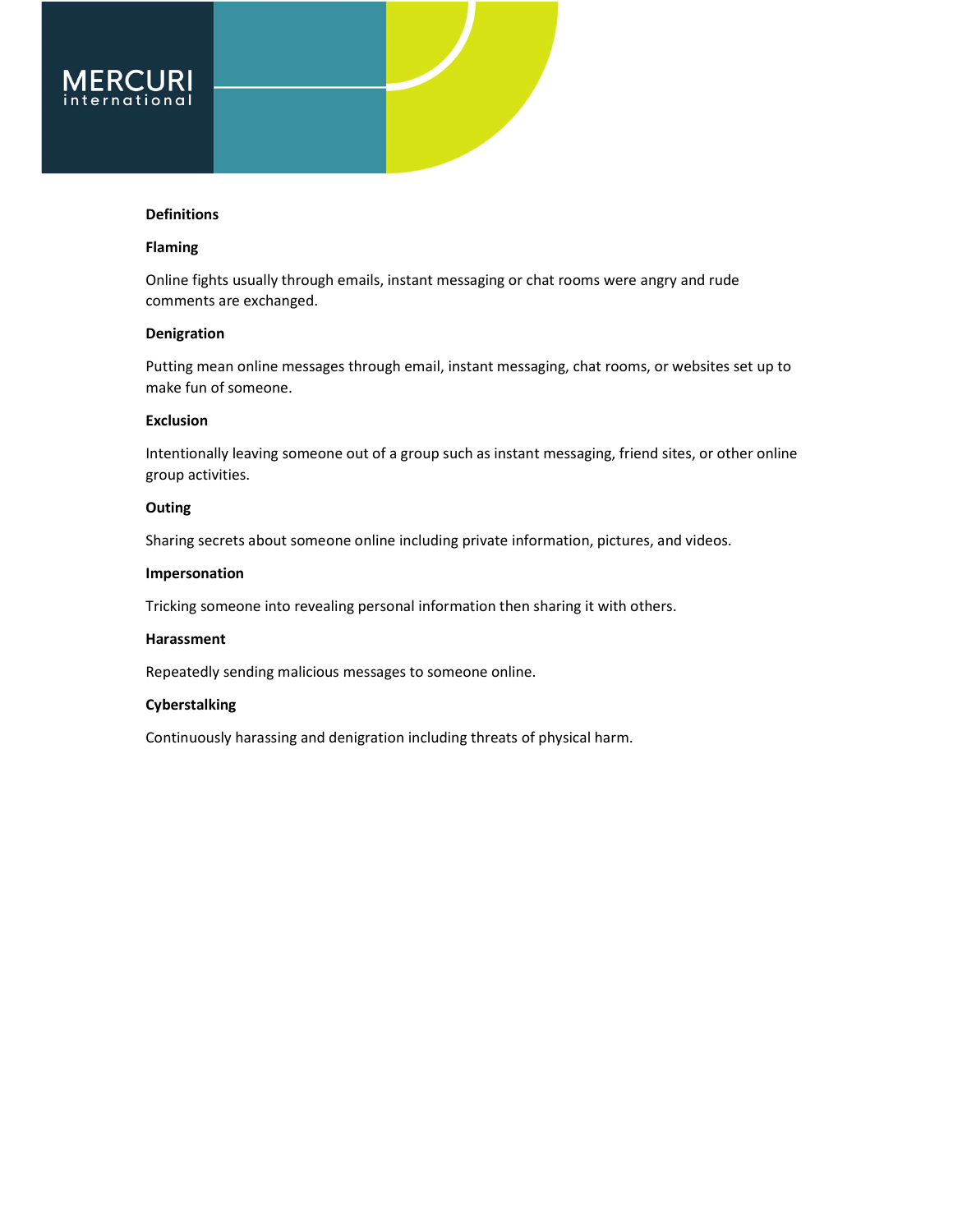# Version Information

| <b>Policy Title</b>          | <b>Safeguarding Policy and Procedure for</b> |                          |
|------------------------------|----------------------------------------------|--------------------------|
|                              | <b>Learners</b>                              |                          |
| <b>Policy version number</b> | <b>MERUK-102</b>                             |                          |
| Latest version date          | 09/08/21                                     |                          |
| New review date              | Feb 2022                                     |                          |
| Owner                        | Risk Management & Compliance                 |                          |
| <b>Version History</b>       | <b>Version date</b>                          | <b>Change summary</b>    |
|                              | 18/12/18                                     | Document creation        |
|                              | 28/02/20                                     | Reviewed $-$ no changes  |
|                              | 28/04/2021                                   | Updated with forced      |
|                              |                                              | marriage                 |
|                              | 09/08/21                                     | Text corrections and     |
|                              |                                              | layout update. BH        |
|                              | 11/08/2021                                   | Various text corrections |
|                              |                                              | made by BH.              |

Name: Barry Hilton

Signature: Sont

Date: 11/08/2021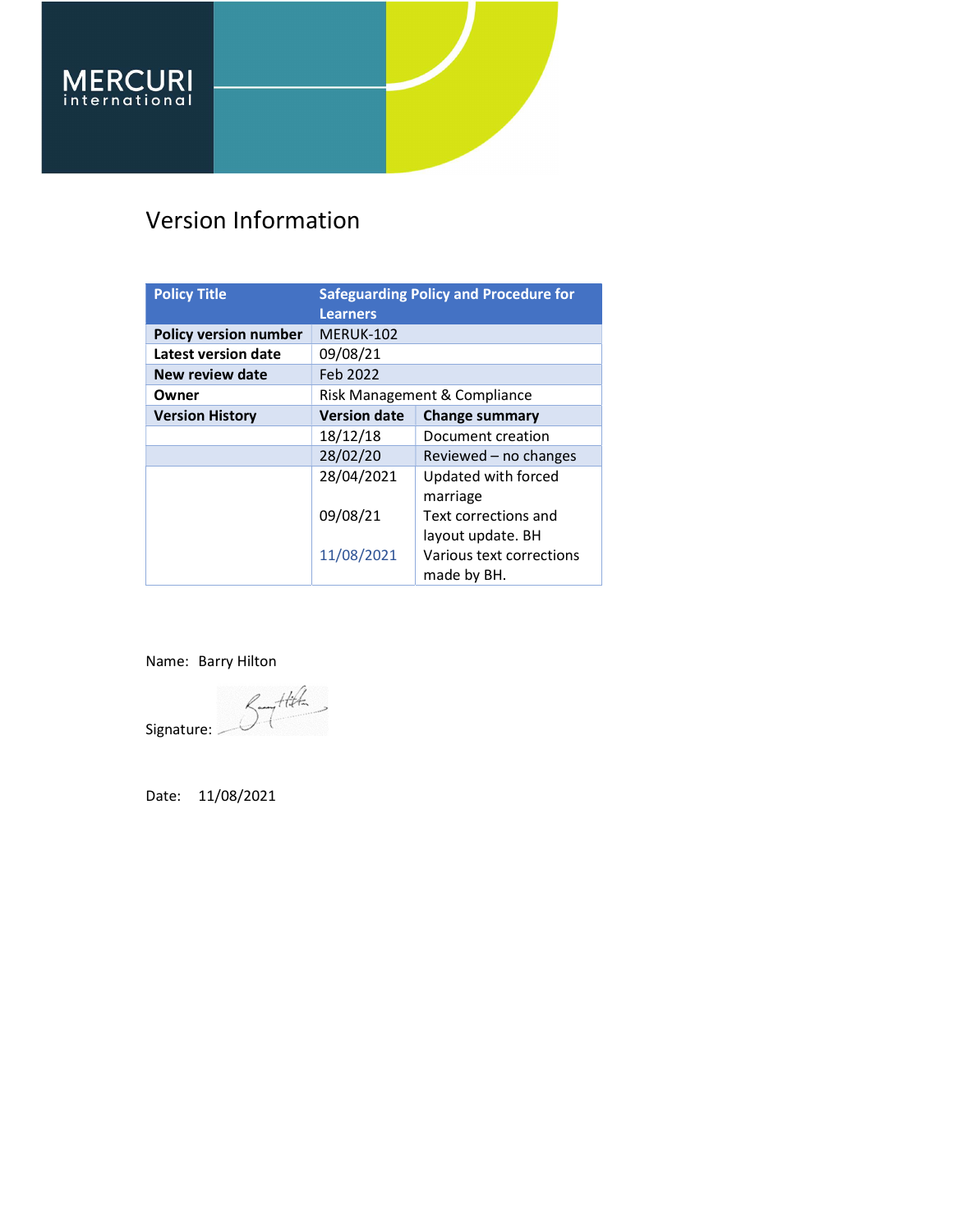

# Prevent Policy

Mercuri International strongly believes in and adheres to the government's prevent strategy laid out in the 2015 Counter Terrorism and Security Act and the duty it places on training providers. This is as per paragraph 114 of the Counter-terrorism strategy (CONTEST) 2018.

All Apprentices engaging with Mercuri International in any way will undertake an induction session at our academy which is to include but not exclusively, health and safety in the workplace, awareness of safeguarding and British values and prevent. It is our aim to set core values that are for all stakeholders. We view British values to be of paramount importance, underpinning what it is to be a citizen in a modern & diverse United Kingdom of Great Britain and Northern Ireland. As well as actively promoting these values to our learners, we embed our strategy across the full apprentice journey, staff promote it through their delivery & embed safeguarding naturally with learners. Leaders & Managers champion 'Prevent' & 'Safeguarding', leading strongly on ensuring that these points are discussed in a variety of fora. Relevant communication and promotions are a regular feature. We actively promote all forms of equality & foster greater understanding of and respect for people of all faiths (or those of no faith), races, genders, ages, disabilities & sexual orientations.

# The Prevent Strategy will specifically

• Respond to the ideological challenge of terrorism and the threat we face from those who promote it.

• Prevent people from being drawn into terrorism and ensure that they are given appropriate advice and support and work with sectors and institutions where there are risks of radicalization which we need to address.

# What is CONTEST?

CONTEST is the Government's Counter Terrorism Strategy, published in July 2006 and refreshed in March 2009. The aim of the strategy is 'to reduce the risk from international terrorism, so that people can go about their lives freely and with confidence.'

CONTEST has four strands, often known as the four Ps. The aims of the 4 Ps are:

- PREVENT to stop people becoming terrorists or supporting violent extremism.
- PURSUE to stop terrorist attacks through disruption, investigation and detection.
- PREPARE where an attack cannot be stopped, to mitigate its impact.
- PROTECT to strengthen against terrorist attack, including borders, utilities, transport infrastructure and crowded places.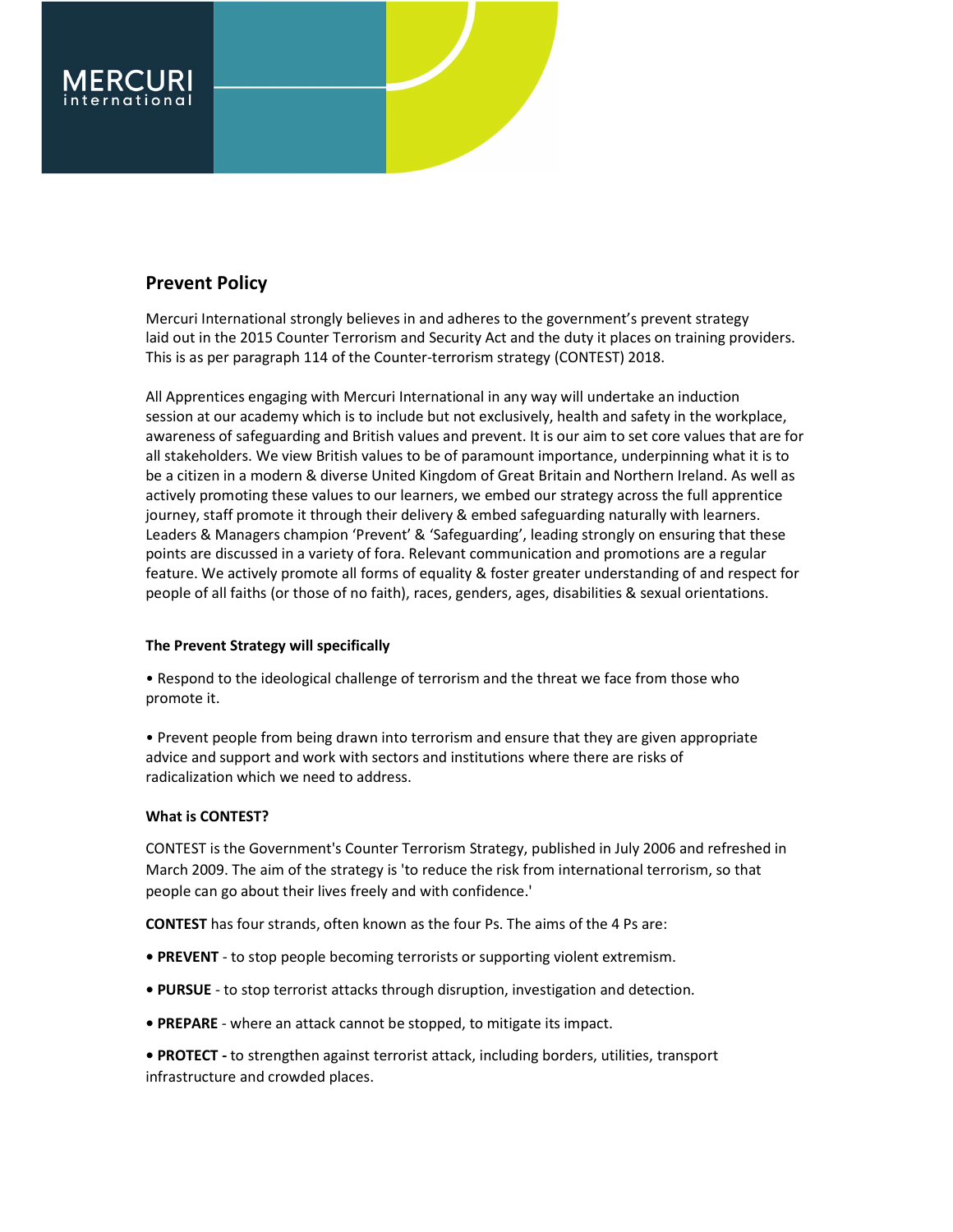

# What is Extremism?

The Government has defined extremism as "vocal or active opposition to fundamental British values, including democracy, the rule of law, individual liberty and mutual respect and tolerance of different faiths and beliefs". This also includes calls for the death of members of the British armed forces.

# What is Terrorism?

An action that endangers or causes serious violence to a person/people, causes serious damage to property or seriously interferes or disrupts an electronic system. The use of threat must be designed to influence the government or to intimidate the public and is made for the purpose of advancing a political, religious, or ideological cause.

# What is radicalization?

People can be drawn into violence, or they can be exposed to the messages of extremist groups by many means. The risk of radicalization is the product of a number of factors and identifying this risk requires that staff exercise their professional judgement, seeking further advice as necessary. It may be combined with other vulnerabilities or may be the only risk identified. Potential indicators include:

# Use of inappropriate language

- Possession of violent extremist literature.
- Behavioural changes.
- The expression of extremist views.
- Advocating violent actions and means.
- Association with known extremists.
- Seeking to recruit others to an extremist ideology.

The Government has defined extremism as "vocal or active opposition to fundamental British Values".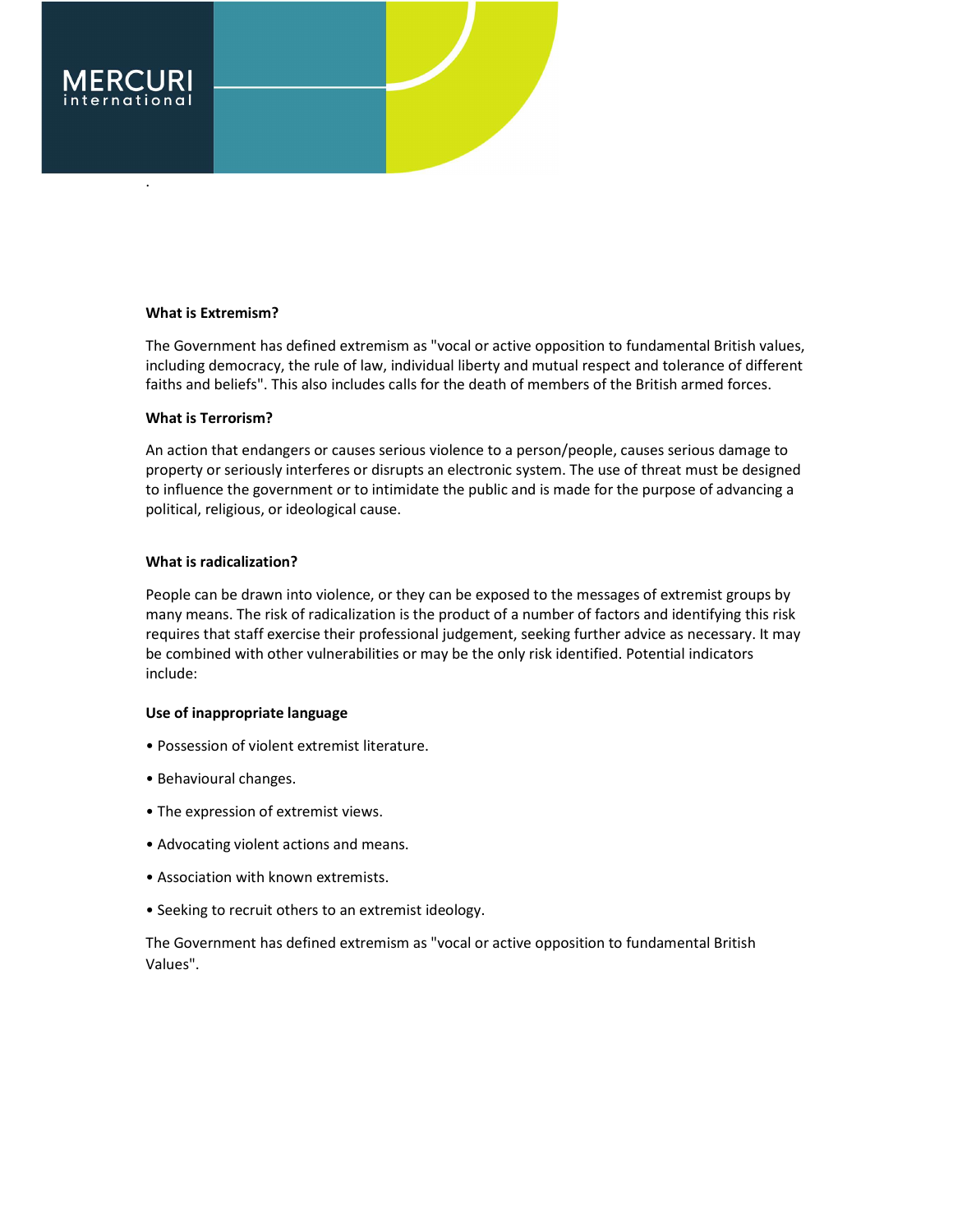

# which include:

- Individual liberty.
- Rule of law.
- Democracy.
- Mutual respect and tolerance of different faiths and beliefs.

This includes not discriminating against those with protected characteristics (Equality Act 2010), namely:

- Age.
- Disability.
- Gender reassignment.
- Marriage and civil partnership.
- Pregnancy and maternity.
- Race.
- Religion and belief.
- Sex.
- Sexual orientation.

# Channel

# What is Channel?

Channel is an early intervention multi-agency process designed to safeguard vulnerable people from being drawn into violent extremist or terrorist behaviour. Channel works in a similar way to existing safeguarding partnerships aimed at protecting vulnerable people.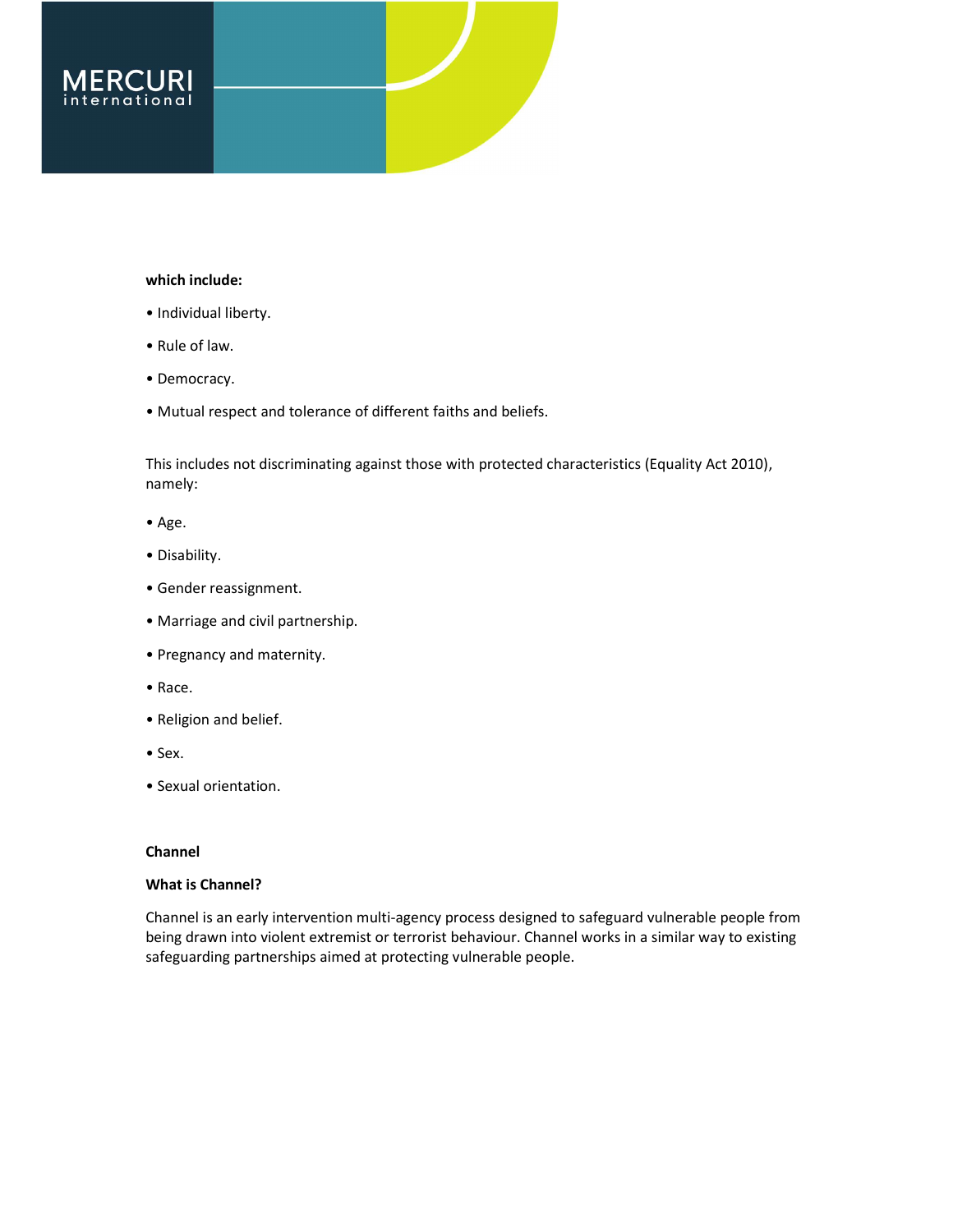

# Who does Channel work with?

Channel is designed to work with individuals of any age who are at risk of being exploited by extremist or terrorist ideologues. The process is shaped around the circumstances of each person and can provide support for any form of radicalization or personal vulnerabilities.

# How does Channel work?

Each Channel Panel is chaired by a local authority and brings together a range of multi-agency partners to collectively assess the risk and can decide whether a support package is needed. The group may include statutory and non-statutory partners, as well as lead safeguarding professionals. If the group feels the person would be suitable for Channel, it will look to develop a package of support that is bespoke to the person. The partnership approach ensures those with specific knowledge and expertise around the vulnerabilities of those at risk are able to work together to provide the best support.

# What does Channel support look like?

Channel interventions are delivered through local partners and specialist agencies. The support may focus on a person's vulnerabilities around health, education, employment, or housing, as well as specialist mentoring or faith guidance and broader diversionary activities such as sport. Each support package is tailored to the person and their particular circumstances.

# How will the person be involved in this process?

A person will always be informed first if it is felt that they would benefit from Channel support. The process is voluntary, and their consent would be needed before taking part in the process. This process is managed carefully by the Channel Panel.

# Who can make a referral?

Anyone can make a referral. Referrals come from a wide range of partners including education, health, youth offending teams, police and social services.

# How to make a Prevent referral:

When a practitioner identifies a risk or has a concern about the vulnerability of an individual in relation to radicalization, the organization' safeguarding processes must be followed and the Prevent Lead / Safeguarding team informed.

This must then be reported to the nearest County Police Prevent Officer by completing the Prevent Referral Form and sending it to the Local County Police Prevent Officer.

West Midlands Prevent Number- 0845 113 5000

Northwest Prevent Number -0300 323 0085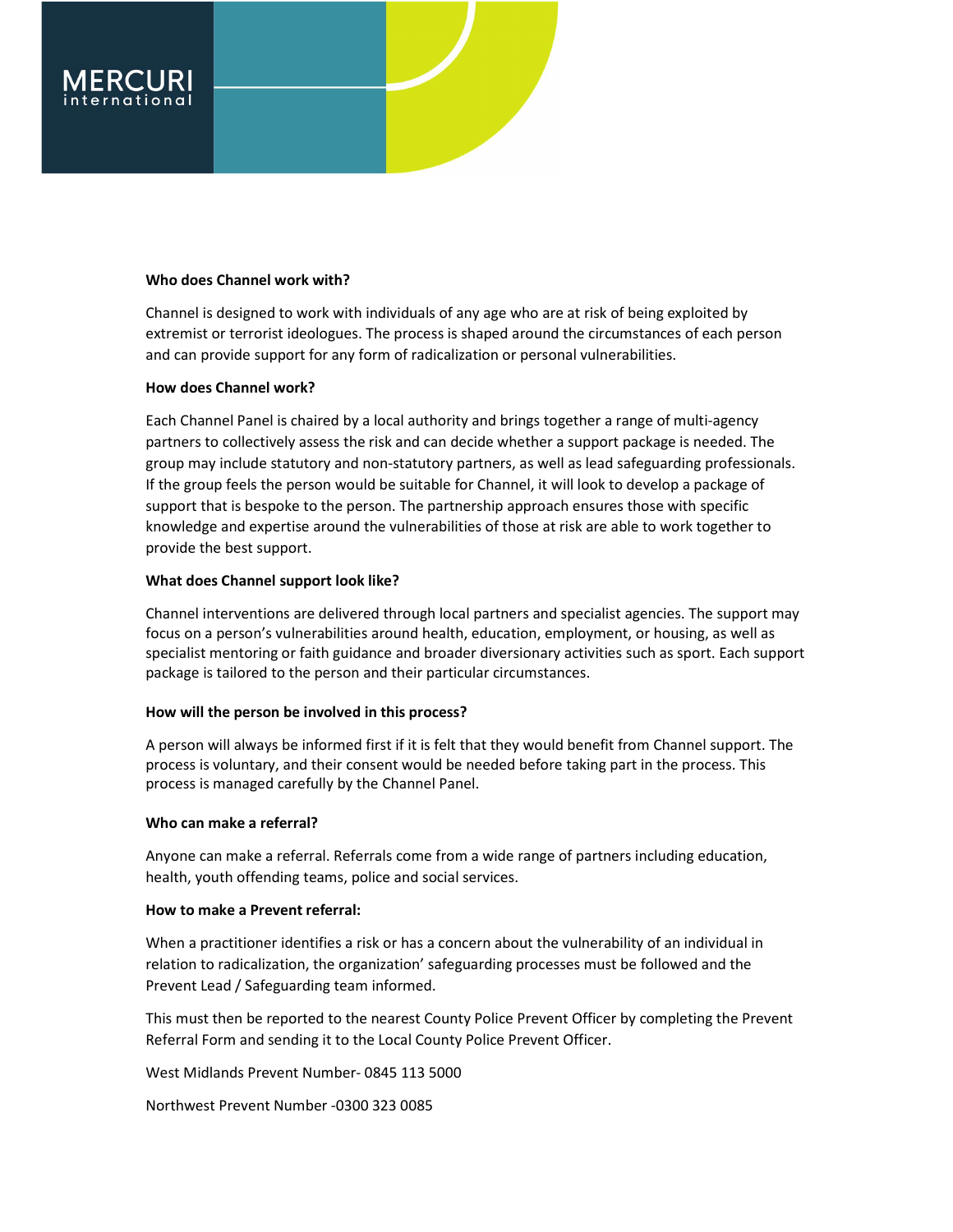

West Yorkshire Prevent Number -0800 789 321 North Yorkshire Prevent Number – 01609 536136 Oxfordshire Prevent Number -0800 789 321 Staffordshire Prevent Number - 01785 232054 Wiltshire Prevent number - 01278 647466. Thames Valley Prevent Number - 0800 789 321

The County Police Prevent Officer will respond to all referrals and will undertake preliminary investigations and assess the level of threat and risk posed by the individual and / or their family. All referrals are logged on the Prevent National database.

 Not all cases will require further action however, there are occasions when risk may be perceived to be immediate and where the information must be reported immediately to the police who will then coordinate with the relevant local authority in taking the most appropriate action to ensure the safety of the child/adult at risk.

PREVENT referrals to the Police do not require consent. The process is voluntary, and the subject must consent to engage. Irrespective of whether the subject consents to engage, the fundamental Police checks and safeguarding measures will be put in place.

Where the level of risk or vulnerability to radicalization is substantiated, the County Police Prevent Officer will contact the Prevent Lead in the relevant local authority and request that a Channel Panel is convened to monitor the risk and to develop a support plan for the individual.

 If there is reason to believe that the child, young person or adult associates with those known to be involved in extremism either because they associate directly with known individuals or because they frequent key locations where these individuals are known to operate, there is a need to refer in to the Channel Panel process.

This policy relates to all Staff and Apprentices and Stakeholders.